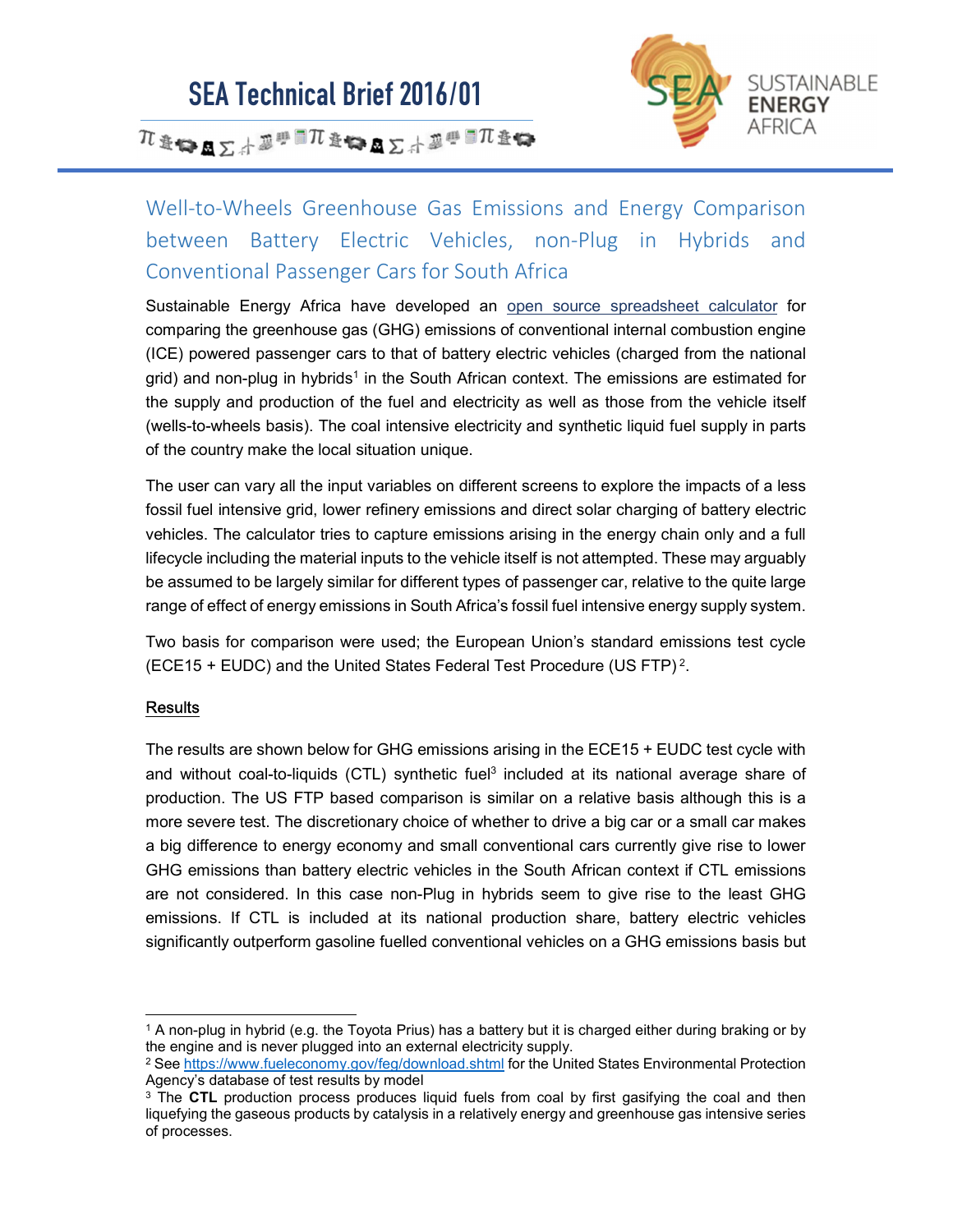

small diesel fuelled IC engine cars are comparable because the CTL refinery produces proportionally less diesel.



Figure 1: Wells-to-Wheels GHG Emissions for Selected Model Passenger Cars<sup>4</sup> when CTL production is excluded from Refinery Supply System<sup>5</sup>



Figure 2: Wells-to-Wheels GHG Emissions for Selected Model Passenger Cars when CTL production is included in the Refinery Supply System

If we assume that 25% of battery charging is shifted from using the national grid to off-grid solar embedded generation at home and the workplace and that nuclear and renewable

 <sup>4</sup> The models have been selected to cover a range of manufacturers and illustrate a range of emissions. For ICE vehicles the higher emitting models are heavier vehicles with bigger engines.

<sup>&</sup>lt;sup>5</sup> See the comparison for the US Test procedure in the calculator itself. These are consistent with the EU data on a relative basis and the EU test has been used in preference because the US EPA database included no diesel cars. The wells to tank and tank to wheels energy split is also shown in the calculator.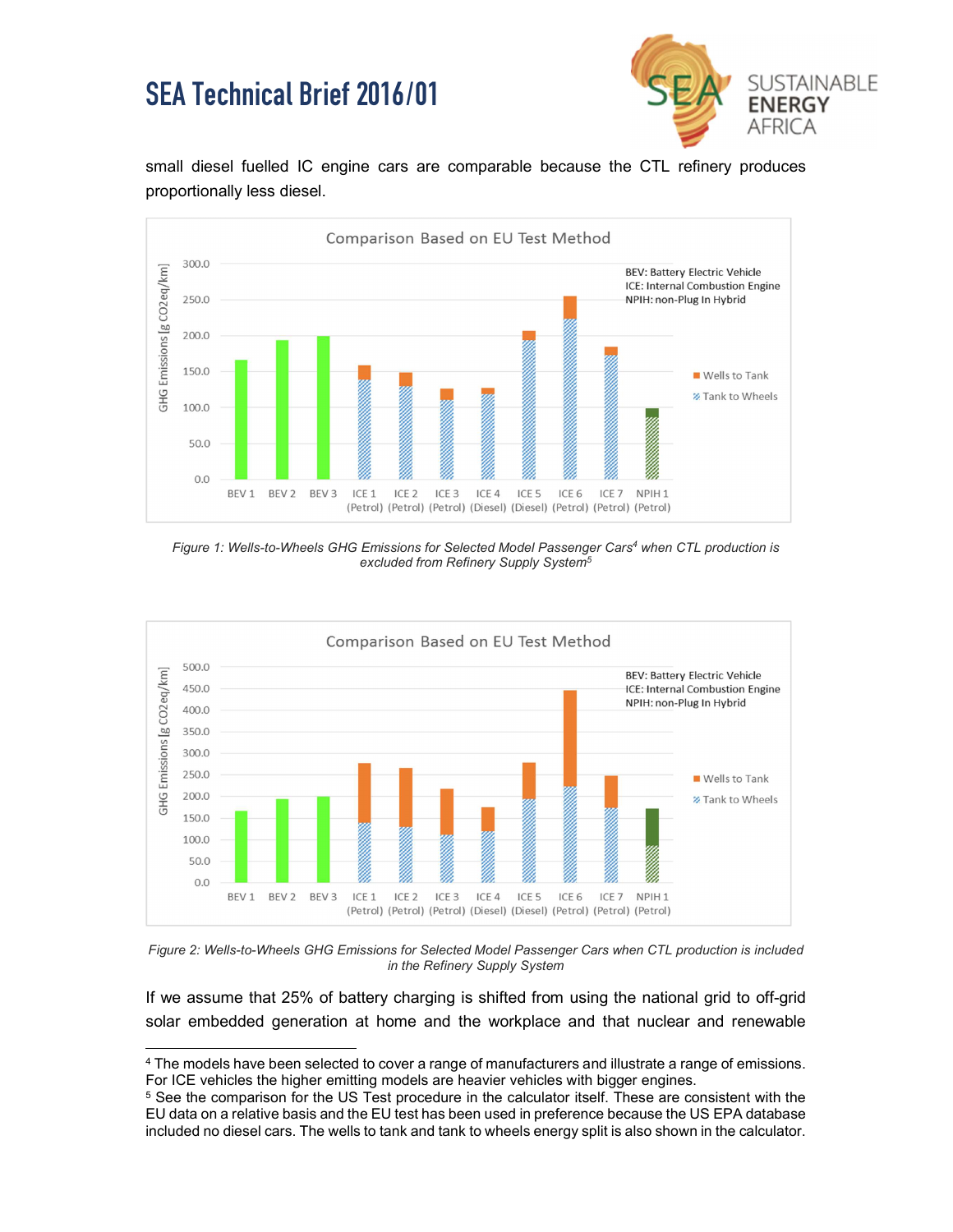

generation rises to a 25% share of grid electricity, then GHG emissions from the operation of battery electric cars drop to around half of even small conventional cars and non-plug in hybrids as shown below.



Figure 3: Simulated Wells-to-Wheels GHG Emissions for Selected Model Passenger Cars when CTL production is included in the Refinery Supply System and 25% of BEV Charging is Embedded PV and Grid Electricity is 25% Nuclear/RE

### **Conclusions**

In general, South Africa's coal intensive electricity supply means that the operational wells-to wheels GHG emissions from battery electric passenger cars are comparable to compact conventional passenger cars operating on crude oil distilled liquid fuels despite the far superior energy efficiency of the electric vehicles. This gives non-plug in hybrids a GHG emissions advantage in areas solely supplied by conventional refineries.

There is however significant synthetic CTL $^3$  fuel production in South Africa and if this is taken into account at its national share of production, then battery electric cars start to offer significant GHG emissions advantages over compact gasoline fuelled cars. Diesel fuelled cars are still comparable<sup>6</sup> because the CTL production is more gasoline heavy. Clearly then, in areas that are exclusively or mostly CTL supplied (such as areas of Gauteng), electric cars are significantly lower emitting on a relative basis with the caveat that if fuel demand were to drop in those areas because of electric cars, the CTL fuel would simply be distributed elsewhere given the nature of the supply system in the country. If 25% of Battery electric vehicle charging is however shifted from the national grid to embedded solar supply at home and work and the grid electricity supply shifts to 25% nuclear and renewable sources, both attainable targets, then the operational GHG picture shifts unambiguously in favor of battery

 <sup>6</sup> Diesel passenger cars still only account for around 10% of the car market if SUVs are included, with few compact models to choose from. In general, the fuel savings attained with diesel passenger cars have also not offset the capital and maintenance premium in South Africa.